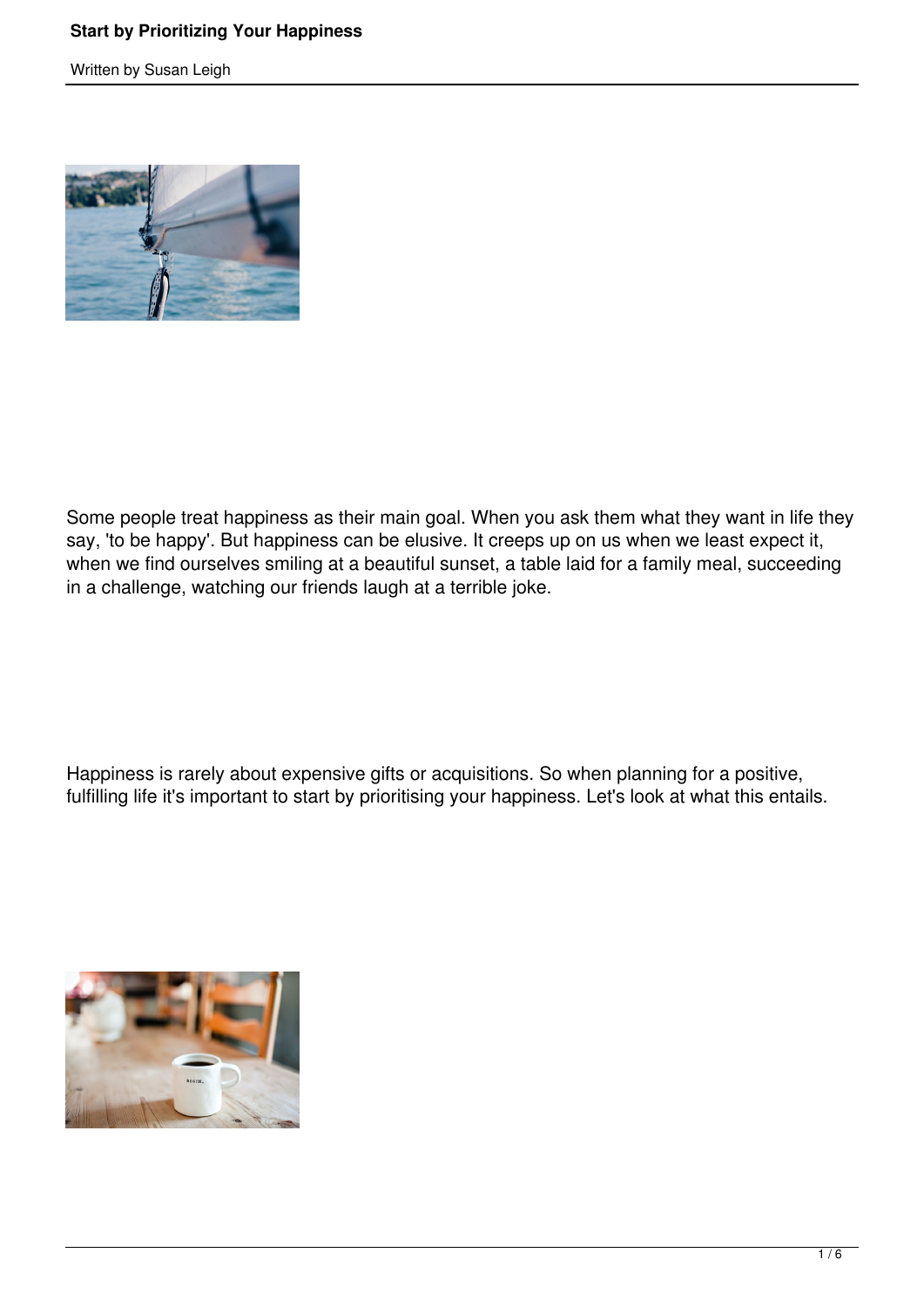Written by Susan Leigh

- **Practise daily gratitude.** This doesn't mean settling for second best or sitting back on your laurels, but is about being grateful for what you have and finding a balanced, grounded approach to life. Appreciation of others, valuing the lessons learned from challenges and setbacks, the relationships in your life, the food, air, roof over your head, running water, all can all be taken for granted but are things many others don't have.Those people would be happy to be in your shoes.

**- Happiness comes from being inspired**, so ensure you have things that motivate you to improve, to be better, reach a higher level. This may be learning new skills, expanding your area of expertise, focusing on a new direction, something that elevates your vision, stretches you and brings a sense of achievement.

**- Leaving our familiar comfort zone** can be scary and exhilarating, yet often results in us feeling happy and proud of ourselves afterwards. Even trying new food, another route to work, having a go at something we're apprehensive about can prompt a positive shift in our thinking and a happier sense of self.

**- Being challenged** is important to happiness too. Being receptive to new ideas and initiatives, being prepared to say, 'yes' even when unsure of yourself. Why not say 'yes' first and work out how to do it afterwards! Self-improvement and development bring their own happiness and fulfillment.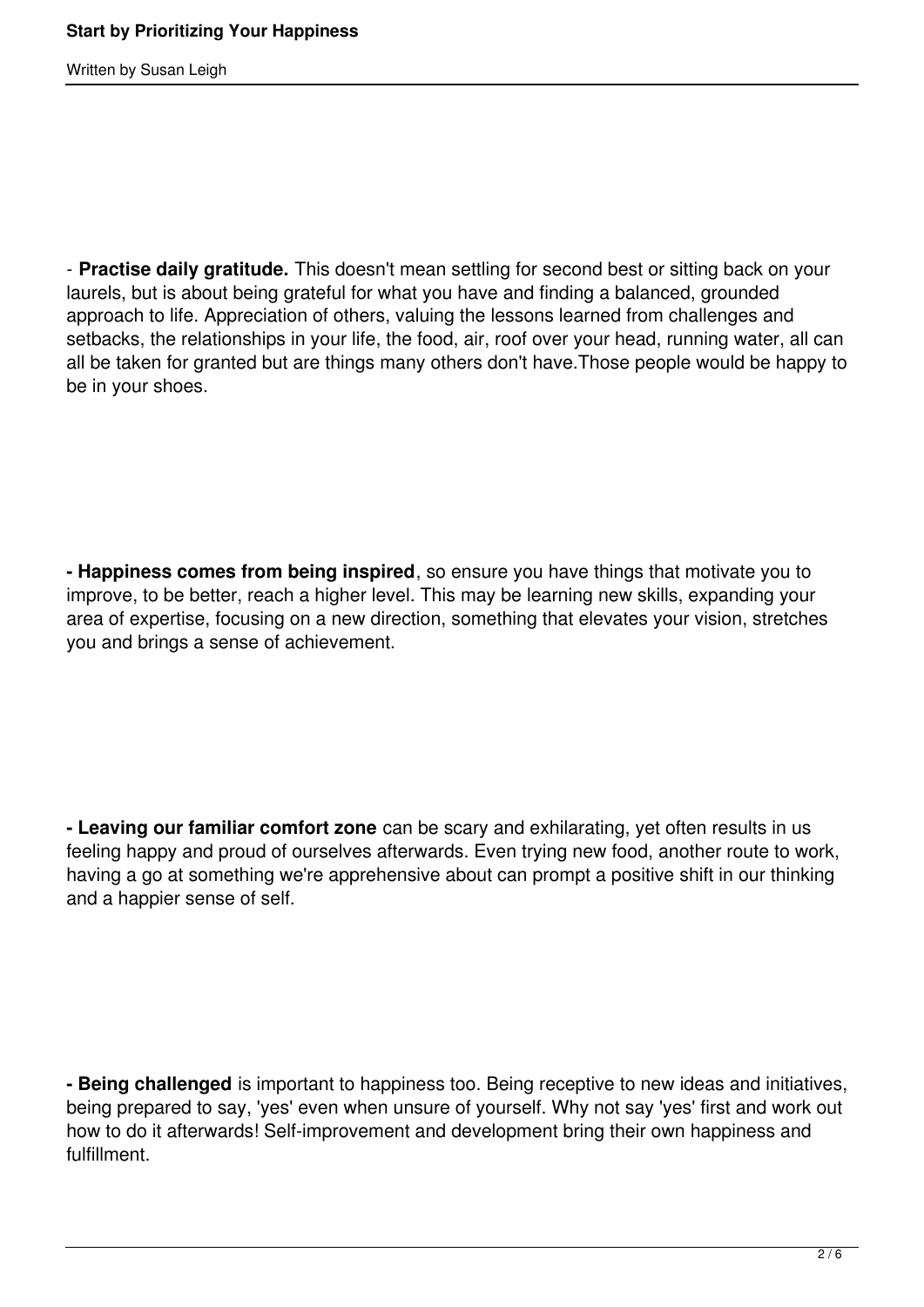Written by Susan Leigh

**- Do things you do well.** Being challenged is often a good experience but if life is already stressful making time to do something you know you're good at can be an important reminder of how competent and capable you are. And we all need a little window of success in a stressful life. Enjoy it, even if it's icing a cake, putting up shelving or supporting an elderly neighbour.

**- Rewards can bring happiness.** Yes, we deserve to be rewarded for our efforts financially. We need to live and pay our bills. But also reward yourself by ensuring you have a space, a place where you go and feel secure, able to relax. It may be your bedroom, with lovely prints, cushions, flowers and music. When you're there you close the door on the world, destress and chill.

**- Being involved with others** can bring happiness; teaching, mentoring, coaching, volunteering are often fulfilling experiences. And the people we're involved with may bring new ideas, inspiration, suggestions of their own that add value to our lives.

**- Don't follow the crowd.** Others have their own stories, motivations and limitations. They may begrudge you your energy and drive, preferring that you don't remind them of their apparent lack of ambition, but we're all different and each of us have needs and wants that evolve over time. Reflect on those relationships and consider if it's time to reduce their influence in your life.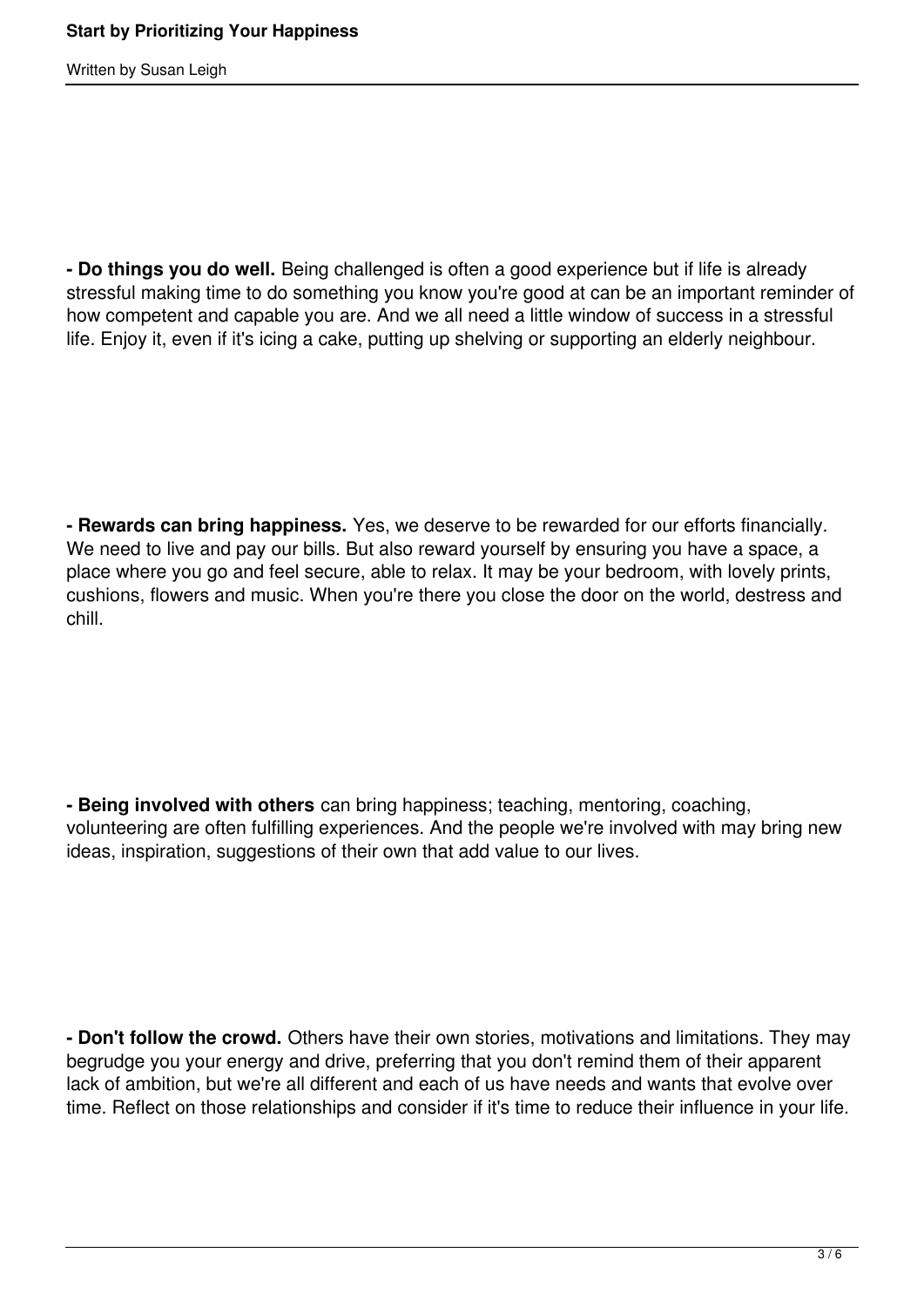Written by Susan Leigh

**- Mix with people who like, support and encourage you;** they're your fans and ambassadors. People who like you treat you with respect, may challenge you on occasion, but they're in your court and you're in theirs. Nurturing 'your' people allows you to be vulnerable, wrong sometimes and able to discuss any problem areas in an accepting, non-judgmental arena.

**- Indulge your senses.** Happiness comes from incorporating smell, taste, touch as well as music and beautiful art and colours. Make time to enjoy nature, your pets. Visit the beach, the forest and stimulate your senses; feel the sand underneath your feet.

**- Give yourself regular free time.** Happiness is about ensuring there's balance in your life. Prioritising time for fun, sport, exercise, reading is important. Sometimes work may require extra attention, but aim to regularly give yourself time out, perhaps just to sit with a coffee at the mall.

**- Insist on being treated with respect** by those you come into contact with. Good boundaries matter. Unhappiness can occur if we feel disrespected, treated dismissively or are taken for granted. Intercept bad treatment at the outset and be firm about good manners and consideration. But equally remember to invest time and attention in your good relationships.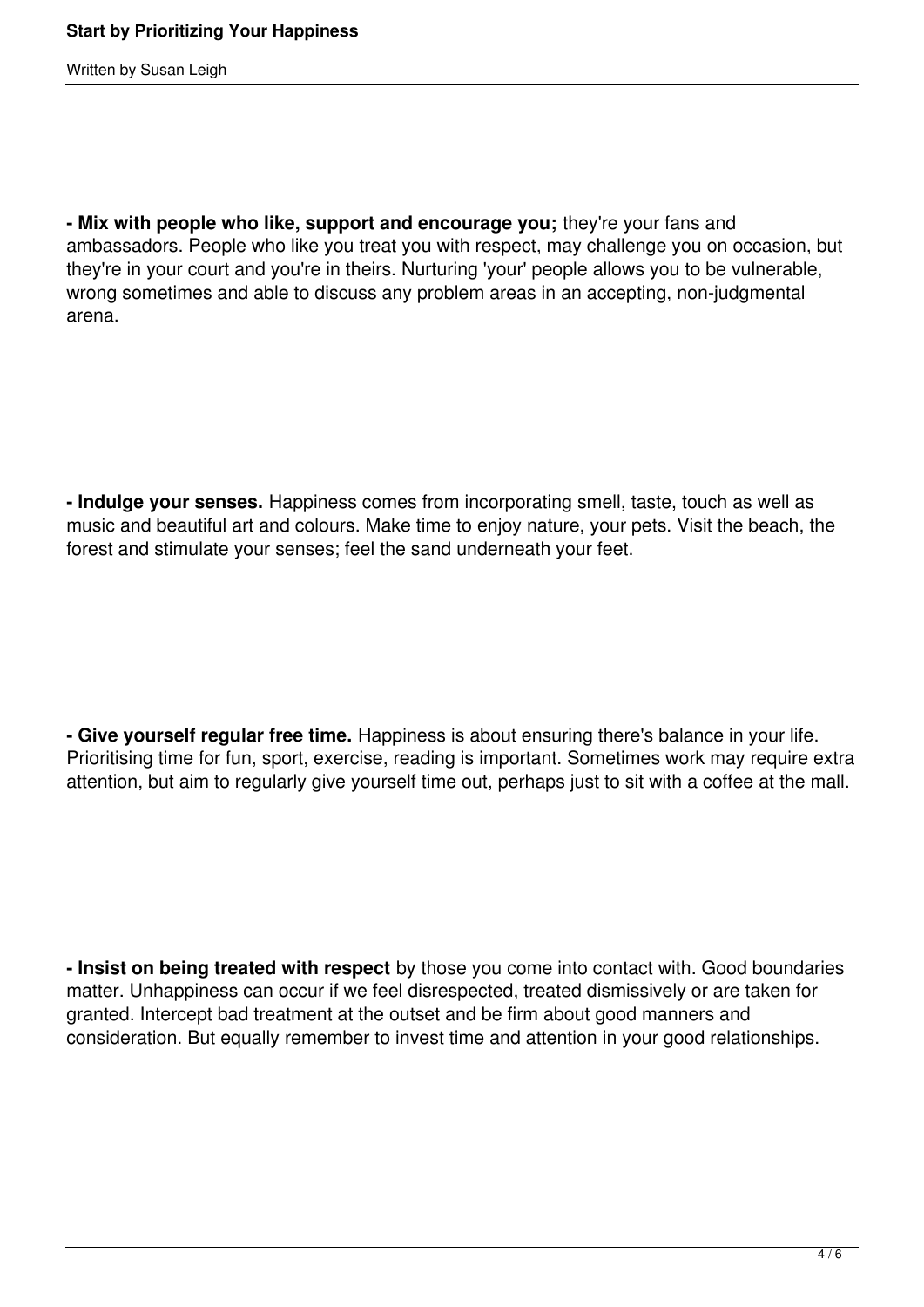## **Start by Prioritizing Your Happiness**

Written by Susan Leigh

**- Deal with your demons.** Happiness is about being at peace with ourselves, forgiving any failures, past mistakes or errors of judgement. If you're struggling therapy could be a good way to heal and recover from negative patterns and ways of thinking. Be gentle with yourself and move on from unhelpful self-talk. It can make all the difference to your happiness levels.



Look after yourself. Eat well, exercise, commit to regular sleep. Practise these tips, prioritise your health and happiness will follow.

Susan Leigh, counsellor, hypnotherapist, relationship counsellor, writer & media contributor offers help with relationship issues, stress management, assertiveness and confidence. She works with individual clients, couples and provides corporate workshops and support.